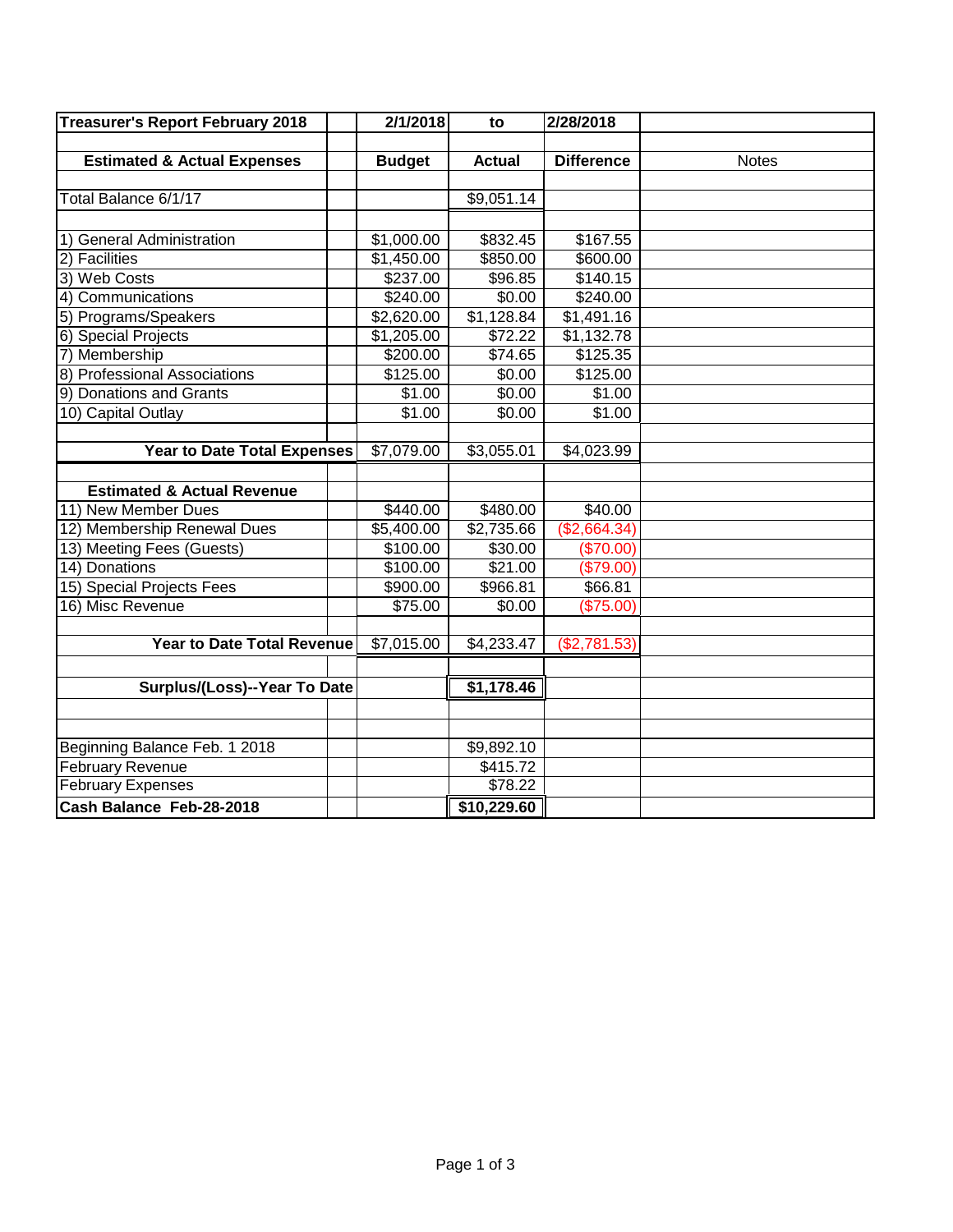| <b>REVENUE</b>    |               |             | <b>GULF COAST WRITERS ASSOCI</b> |                |                            | 2/1/2018 2/28/2018 |              |                    |          |  |
|-------------------|---------------|-------------|----------------------------------|----------------|----------------------------|--------------------|--------------|--------------------|----------|--|
|                   |               |             |                                  |                |                            |                    |              |                    |          |  |
|                   |               |             |                                  |                | <b>Sources of Revenue</b>  |                    |              |                    |          |  |
|                   |               | New Mbr.    | Renewal                          | <b>Meeting</b> | <b>Donations Spec Proj</b> |                    | Misc.        | <b>Explanation</b> | Dbl Chk  |  |
| <b>Date</b>       | Total Revenue | <b>Dues</b> | <b>Dues</b>                      | <b>Fees</b>    | and Gifts                  | <b>Fees</b>        | Revenue      | & Notes            |          |  |
| 02/12/18          | \$135.72      |             | \$135.72                         |                |                            |                    |              | Paypal transfer    | \$135.72 |  |
| 02/13/18          | \$280.00      |             |                                  |                |                            | \$280.00           | Contest fees |                    | \$280.00 |  |
|                   |               |             |                                  |                |                            |                    |              |                    |          |  |
| <b>Total Feb.</b> | \$415.72      |             |                                  |                |                            |                    |              |                    |          |  |